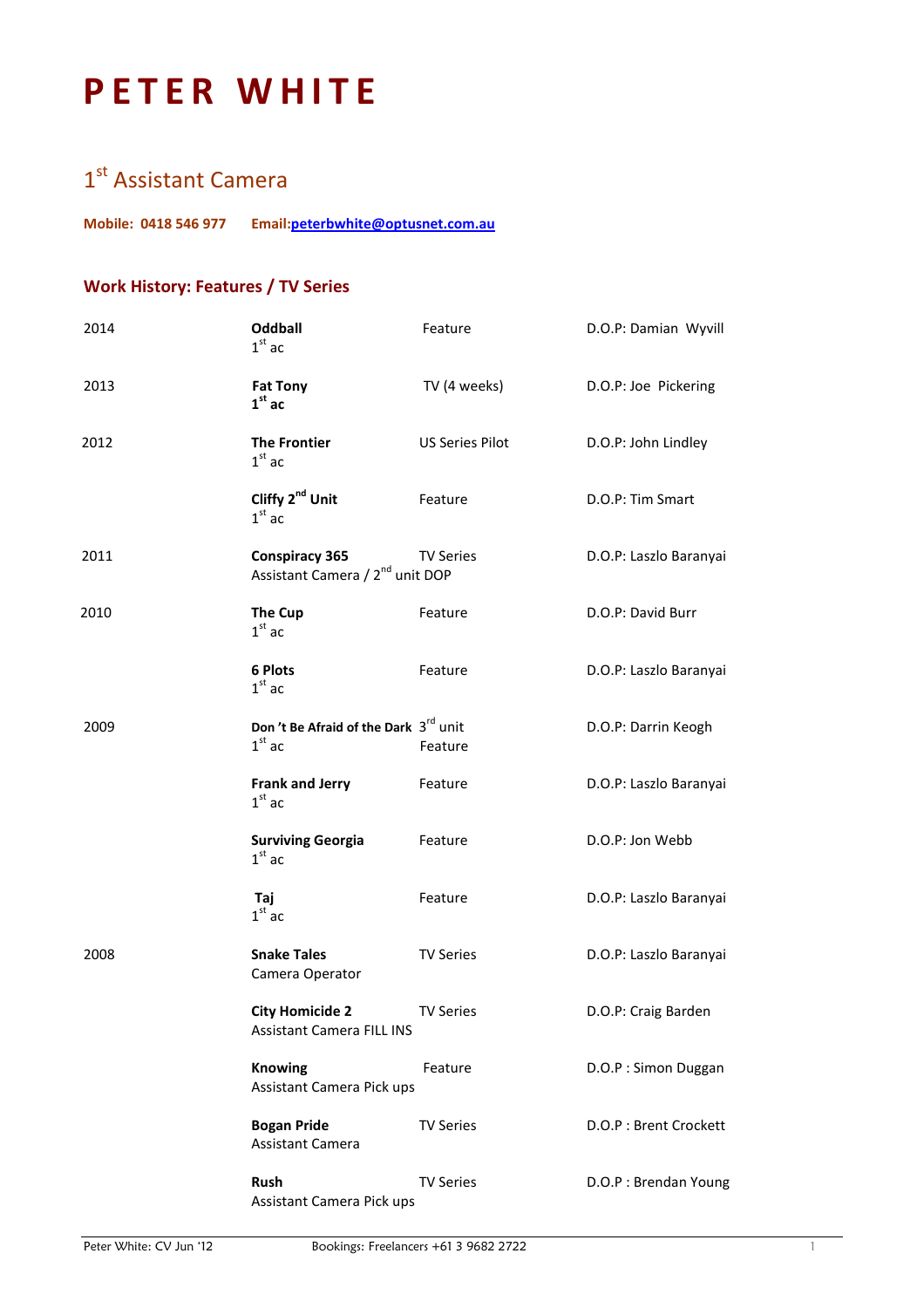|      | <b>Dying breed</b>                                                     | Feature<br>Feature helicopter photography and rigging tassie 3 days | DOP: Geoffrey Hall                                                                 |
|------|------------------------------------------------------------------------|---------------------------------------------------------------------|------------------------------------------------------------------------------------|
| 2007 | <b>McLeod's Daughter S7</b>                                            | <b>TV Series</b>                                                    | D.O.P: John Stokes, D Foreman, Mark<br>Wareham, P Dalwitz &<br><b>Steve Arnold</b> |
|      | <b>City Homicide 1</b><br>Assistant Camera fill ins                    | <b>TV Series</b>                                                    | D.O.P: Craig Barden                                                                |
|      | <b>Underbelly</b><br>Video security cams                               | <b>TV Series</b>                                                    |                                                                                    |
| 2006 | <b>Wild Things</b><br>Assistant Camera 2 unit                          | Feature                                                             | D.O.P: Brad Shields                                                                |
|      | <b>Forensic Investigator</b><br><b>Assistant Camera</b>                | TV                                                                  | D.O.P: various                                                                     |
| 2005 | <b>Puppy</b><br>Main Unit Assistant Camera                             |                                                                     | D.O.P: Tom Gleeson                                                                 |
|      | Romulus, my Father<br>Main Unit Assistant Camera Pre-shoot and post    | Feature                                                             | D.O.P: Geoffrey Simpson                                                            |
| 2004 | <b>The Extra</b><br>Assistant Camera pick ups                          | Feature                                                             | D.O.P: Mark Wareham                                                                |
|      | <b>Rapid Response</b><br>Special Video Effects                         | TV                                                                  | D.O.P : Brendan Lavelle                                                            |
|      | Secret life of Us<br>Assistant Camera/operator                         | <b>TV Series</b>                                                    | D.O.P : Leilani Hannah                                                             |
| 2003 | <b>Pirate Islands</b><br>First Assistant Steadicam: FOCUS Port Douglas | TV                                                                  | D.O.P : Laszlo Baranyai                                                            |
|      | <b>Murray Whelan</b><br><b>Assistant Camera FILL INS</b>               | TV                                                                  | D.O.P: Laszlo Baranyai                                                             |
| 2002 | <b>Guinevere Jones</b><br>Camera Operator                              | <b>TV</b>                                                           | D.O.P: Gary Moore                                                                  |
|      | <b>After the Deluge</b><br><b>Assistant Camera FILL INS</b>            | TV                                                                  | D.O.P: Leilani Hannah                                                              |
|      | Saddle Club 2<br><b>Assistant Camera 2 UNIT</b>                        | <b>TV</b>                                                           | D.O.P: Peter Falk & Bruce Phillips                                                 |
| 2001 | <b>Stingers 4</b><br>Main Unit Assistant Camera                        | TV                                                                  | D.O.P: Ron Hagan                                                                   |
| 2000 | <b>Rabbit Proof Fence</b><br>2 <sup>nd</sup> Unit Assistant Camera     | Feature                                                             | D.O.P : Chris Doyle & Ian Jones                                                    |
|      | <b>Saddle Club</b><br><b>Assistant Camera 2 UNIT</b>                   | <b>TV</b>                                                           | D.O.P: Peter Falk                                                                  |
|      | Stingers 2 & 3<br>Main Unit Assistant Cam                              | TV                                                                  | D.O.P: Ron Hagan, Brendan Lavelle,<br>Bob Kohler & Butch Sawko                     |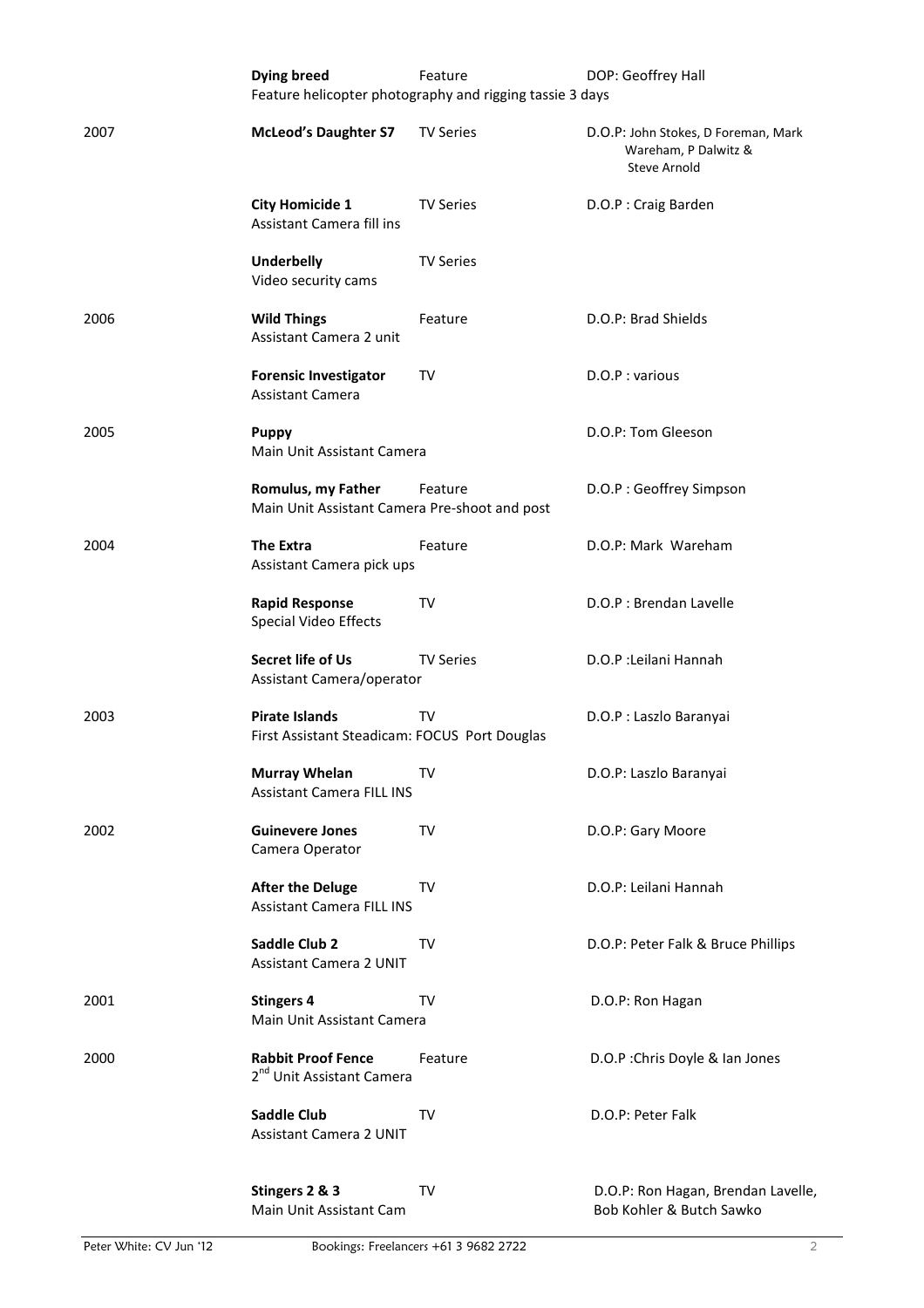| 1999   | King of the Mountain<br><b>Assistant Camera</b>                       | Feature |       | D.O.P Peter Falk               |
|--------|-----------------------------------------------------------------------|---------|-------|--------------------------------|
|        | On the Beach<br>Assistant Camera/Steadicam - daily fill-ins           | TV      |       | D.O.P Martin McGrath           |
| 1998/9 | <b>Stingers 1</b><br>Assistant Camera A CAM                           | TV      |       | D.O.P Brendan Lavelle          |
| 1998   | Queen Kat, Carmel & St Jude<br>Main Unit Assistant Camera             | TV      |       | D.O.P Laszlo Baranyai          |
|        | <b>Dead End</b><br>Main Unit Assistant Camera                         | Feature |       | D.O.P Laszlo Baranyai          |
|        | <b>Armour</b><br>Main Unit Assistant Camera                           | Feature |       | D.O.P Laszlo Baranyai          |
| 1997   | <b>Crackers</b><br>Main Unit Assistant Camera                         | Feature |       | D.O.P Laszlo Baranyai          |
|        | <b>Genie Down Under</b><br>Main Unit Assistant Camera                 | TV      |       | D.O.P Laszlo Baranyai          |
|        | <b>True love and Chaos</b><br>Main Unit Assistant Camera              | Feature |       | D.O.P Laszlo Baranyai          |
| 1995   | <b>Under the Gun</b><br>Main Unit Assistant Camera                    | Feature |       | D.O.P Dan Burstall & Tim Smart |
| 1994   | <b>Point of No Return</b><br>Main Unit Assistant Camera               |         | D.O.P | Lou Irving                     |
| 1993   | <b>Man from Snowy River</b><br>Main Unit Assistant Camera             |         | D.O.P | Dan Burstall                   |
| 1991   | Mr Baseball<br>2nd Unit Assistant Camera                              | Feature |       | D.O.P Ian Baker                |
| 1992   | <b>Round the Twist 2</b><br>Main Unit Assistant Camera                | TV      |       | D.O.P Jaems Grant              |
| 1990   | <b>Quigley Down Under</b><br>2nd Unit Assistant Camera/loader 2 unit  | Feature |       | D.O.P David Eggby              |
| 1989   | <b>Round the Twist</b><br>Clapper Loader                              | TV      | D.O.P | Jan Kenny                      |
|        | <b>Trouble in Paradise</b><br>2 <sup>nd</sup> unit Focus Puller B CAM | TV      | D.O.P | lan Jones                      |
| 1988   | <b>The Punisher</b><br>Clapper Loader                                 | Feature | D.O.P | Ian Baker                      |
|        | <b>Evil Angels</b><br>Main Unit Clapper Loader                        | Feature | D.O.P | Ian Baker                      |

#### Specialist Skills